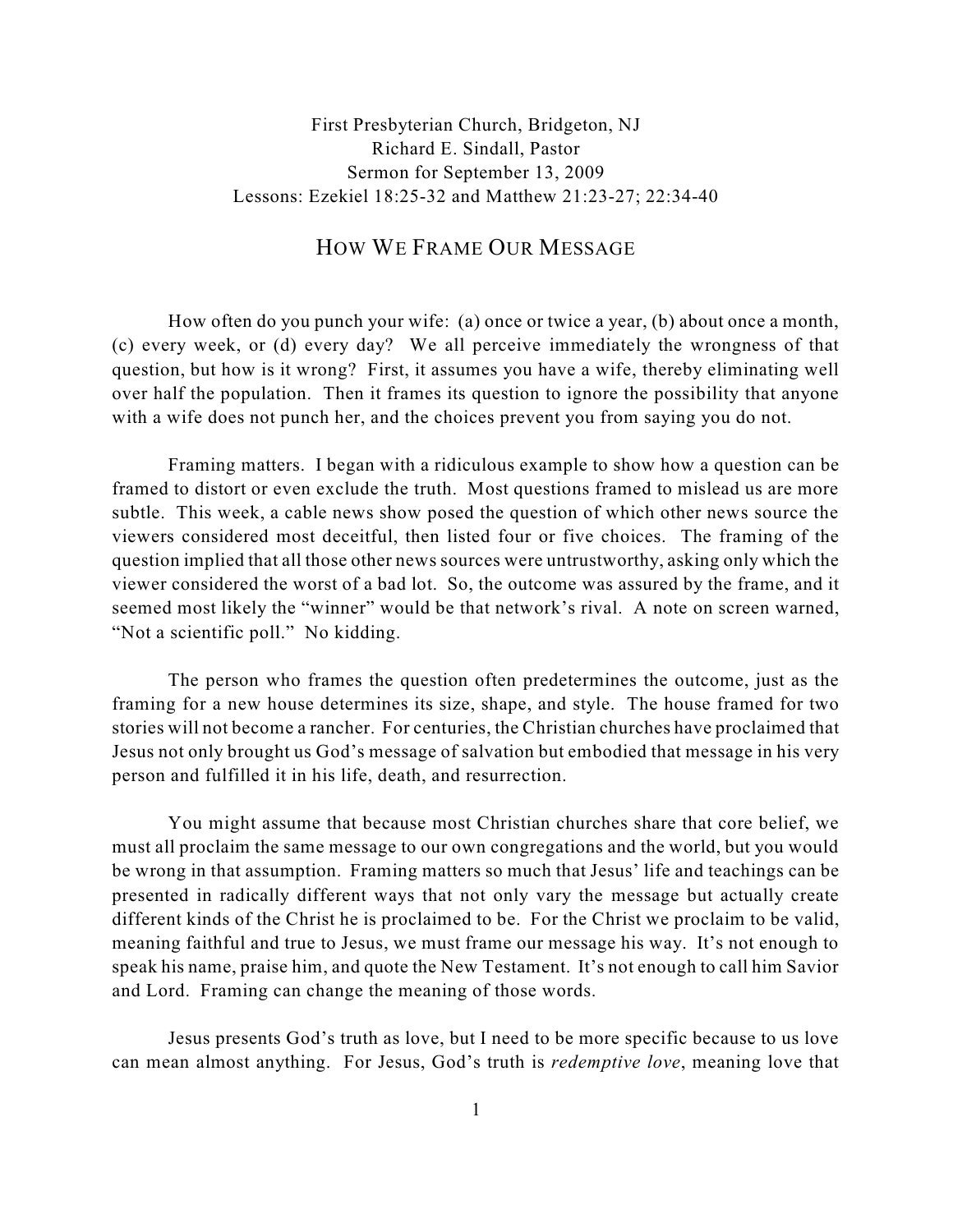restores the one who has been damaged, broken, or lost. Redemptive love acknowledges that something is wrong, that healing is needed, and that forgiveness has to be worked out in some real and life-changing way. There is a second chance in redemption, but on terms which do not take away our freedom. The prodigal son is restored to his rightful place in the family, not taken back as a slave on probation. Redemption is not imposed upon us. We are invited, not forced. We are encouraged, not intimidated. Listen to the words: "encouraged," infused with courage; not "intimidated," forced into timidity, infused with fear.

Authoritarian Christians frame the alternative to their way as *permissive*, which is false. Churches such as ours will go nowhere if we accept permissiveness as our frame. First of all, the word itself implies that the authoritarian frame is the real one for Christians. Permissive comes from permit, which is something only authority can do. If I can permit you to do something, then, by implication, I can choose instead to restrain you from doing it. So, we're still in the authoritarian framework, and we need to get out of it. The gospel is not permissive but redemptive, and there is all the difference in the world.

What kind of message, what gospel, could possibly come from permissiveness? "Let it be"? "Whatever floats your boat"? "Just do your thing"? "Do what comes naturally"? "It's all relative"? What kind of gospel is that? The only message there is smiley indifference. Who cares? It doesn't matter, as long as you play nicely. Jesus did not give himself to humiliation, suffering, and death so we could dismiss the cruelties and distresses of the human condition with smiley indifference. Permissiveness doesn't solve anything, fix anything, cure anything, or even care to treat anything because it denies there's a serious problem. So, as long as churches such as ours accept the authoritarian framework which says we are permissive, we will have no real message, no gospel, no good news to proclaim and represent in our communities. We will stand for nothing but niceness, which offers no real alternative to the authoritarian preaching of fear and guilt.

Ezekiel the prophet labors to explain to authoritarian people that God delights in redemption, not retribution, but he never quite escapes the framework of judgment and punishment. Jesus does escape it. When he says that all of God's Torah and Prophets hang from the two pegs of love – wholehearted love for God and love for neighbor as for self – he creates a new frame, a radically new frame, for understanding everything in the Bible and in life. All God wants for us or cares about in the life of this world is now framed for us by those twin commandments. We now understand the Ten Commandments as expositions of the two, answering how we love God, with examples, and how we love neighbor as self, with examples. Everything in the Bible we now understand within the framework of those two commandments. Everything.